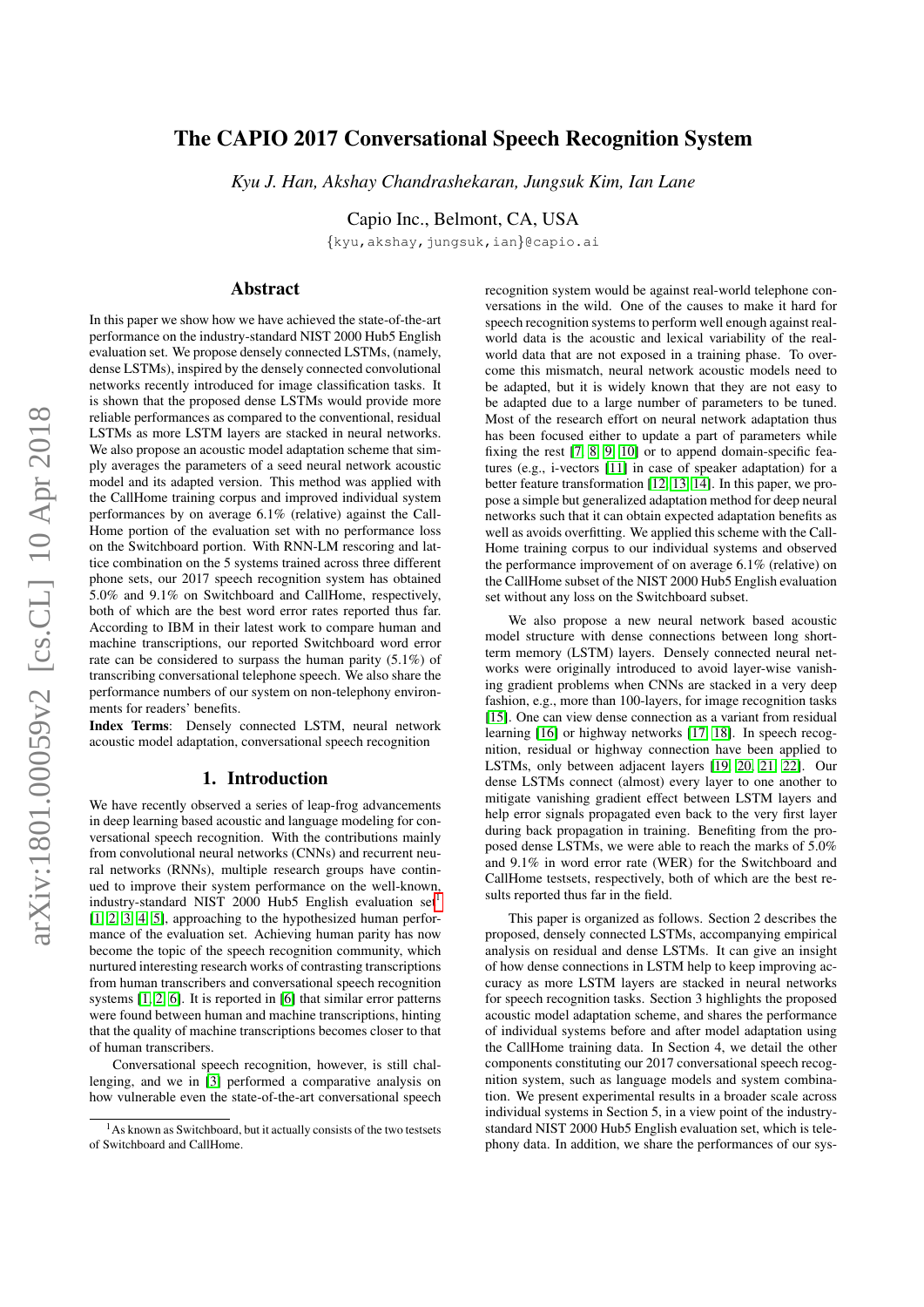

Figure 1: *WER comparison between residual and dense connection for LSTMs with the cell dimension of 128.*

tem on non-telephony environments in Section 6, focusing on the two well-known data sets in TED-LIUM and LibriSpeech. In Section 7, we conclude this paper with the remarks on the contributions and future directions.

### 2. Densely Connected LSTM

Dense connection [\[15\]](#page-6-9) was introduced for CNNs to yield the state-of-the-art performance on the CIFAR-10/100 data sets [\[23\]](#page-6-17) for image classification, outperforming residual networks [\[16,](#page-6-10) [24\]](#page-6-18) which had been the best performing neural network architecture in the domain. Like skip connections in residual learning, dense connections let error signals further backpropagated with less gradient vanishing effect between layers in a deep neural network. One notable difference between dense networks and residual networks is a connectivity pattern. Considering that  $H_{\ell}(\cdot)$  is a general composite function of operations in the  $\ell^{\text{th}}$  layer of a given neural network, a residual connectivity for the output of the  $\ell^{\text{th}}$  layer,  $\mathbf{x}_{\ell}$ , can be written as

$$
\mathbf{x}_{\ell} = H_{\ell}(\mathbf{x}_{\ell-1}) + \mathbf{x}_{\ell-1},\tag{1}
$$

while a dense connectivity can be represented as

$$
\mathbf{x}_{\ell} = H_{\ell}([\mathbf{x}_1, \mathbf{x}_2, \cdots \mathbf{x}_{\ell-1}]),\tag{2}
$$

where  $[x_1, x_2, \cdots x_{\ell-1}]$  is a concatenated vector of outputs from the first layer to the  $(\ell - 1)$ <sup>th</sup> layer. The dense connectivity pattern accommodates more direct connections throughout layers while residual connections are only made between adjacent layers.

We propose *densely connected LSTMs* (namely, dense LSTMs) in this paper, inspired by the success of dense connection for CNNs. In speech recognition, there has been a limited number of effort to exploit residual connection or its variants, e.g., highway connection, to LSTMs with minor differences in implementation [\[19,](#page-6-13) [20,](#page-6-14) [21,](#page-6-15) [22\]](#page-6-16), but none using dense connection yet. To understand how dense LSTMs would work as layers get deeper, let us take a look at Figure 1. For the experiments, we trained (uni-directional) LSTMs with the cell dimension of 128 using a small portion of our entire training data, i.e., 300hr Switchboard-1 Release 2 corpus from LDC (LDC97S62), and tested them against the NIST 2000 Hub5 English evalua-



Figure 2: *Structure of a dense TDNN-LSTM acoustic model. Each dense block outputs 1,024 dimensional non-linear activation vectors.*

Table 1: *WER comparison for TDNN-LSTMs with and without dense connection.*

| <b>Acoustic Model</b> | <b>SWBD</b> | CН    |
|-----------------------|-------------|-------|
| <b>TDNN-LSTM</b>      | 7.3%        | 13.8% |
| Dense TDNN-LSTM       | 7.3%        | 13.0% |

tion set (Switchboard and CallHome combined). The red curve indicates that normal LSTMs would not obtain any benefit after the 6th layer where the lowest WER of 19.1% is reached. The performance of residual LSTMs, depicted as the orange curve, seems further improved until the 10th layer where 17.7% is marked and then continues to degrade thereafter as more layers are added. This validates that residual learning makes LSTMs perform better with more layers as has been reported in [\[19,](#page-6-13) [20,](#page-6-14) [21,](#page-6-15) [22\]](#page-6-16), but we also see that there is a clear limitation. The U-shaped curve might be the reason why most of the residual LSTMs for speech recognition so far have been stuck with only up to 15 layers with marginal improvement in WER. In contrast, dense LSTMs are shown continuously benefited as more layers are added even after the 10th layer, further pulling the lowest possible WER down to around 16% at the number of LSTM layers of 20 (light blue curve). There are a couple of notes on the dense LSTMs experimented. Due to the connectivity pattern in Eq. (2) of concatenating vectors coming out of the previous layers, the dimension of an input vector for the  $\ell^{\text{th}}$  LSTM layer with the cell dimension of  $\bar{d}$  is  $(\ell - 1) \times d$ , which would keep increasing as  $\ell$  goes larger. Thus we grouped LSTM layers into blocks where dense connections are applied only within the same block, and linked blocks by a transitional layer. This dense block concept was also exploited in the original paper for densely connected CNNs [\[15\]](#page-6-9), but with other purposes. The green curve in Figure 1 is based on the dense LSTMs where every group of 5 LSTM layers belong to one block while the light blue curve comes from the dense LSTMs with 10 LSTM layers per block.

Dense connection can be easily applied to existing LSTMbased neural network architectures for speech recognition, thanks to a simple connectivity pattern. It can improve performance as more LSTM layers are added, since it helps alleviate layer-wise vanishing gradient effect. Based on our experimental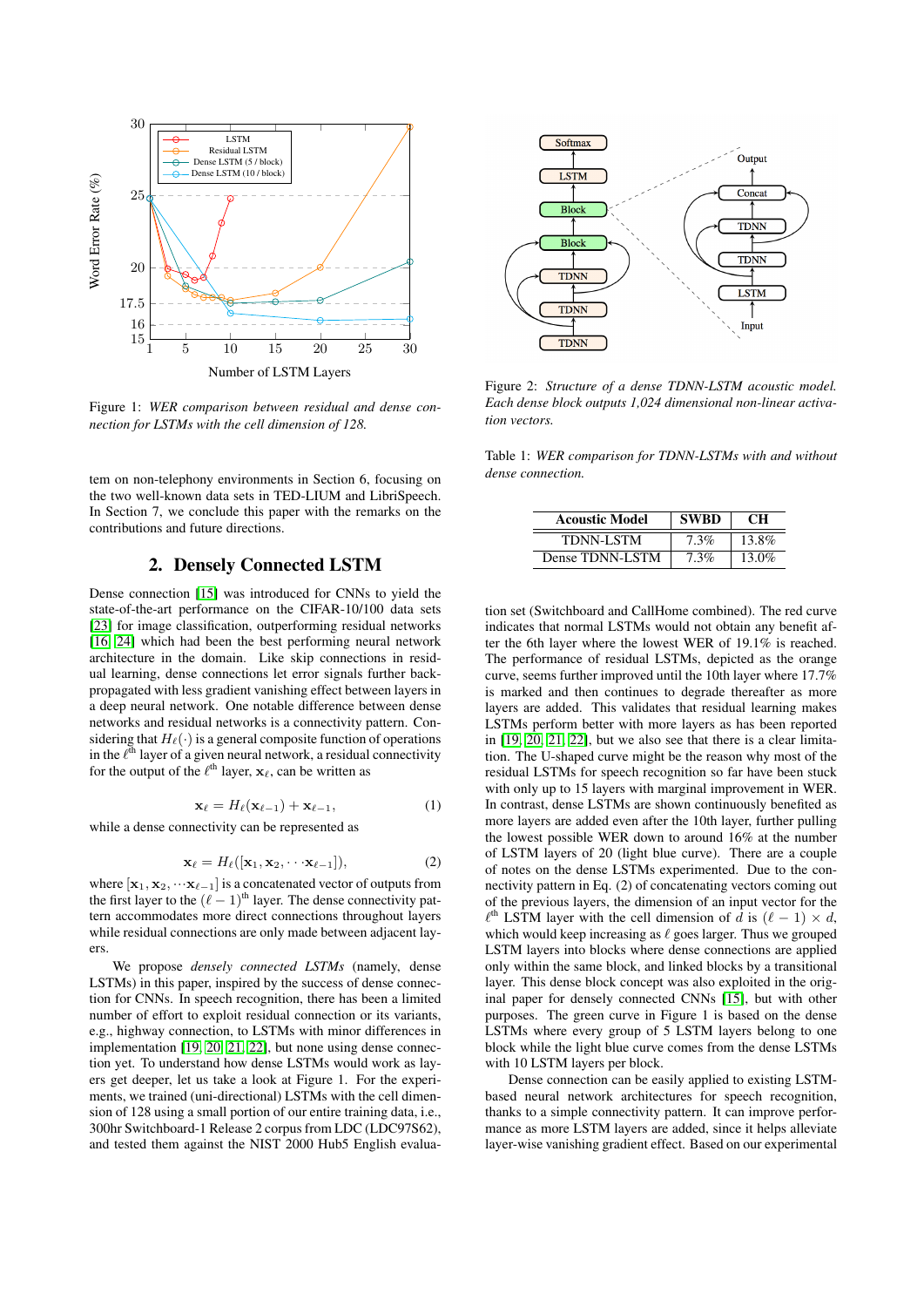

Figure 3: *Structure of a dense CNN-bLSTM acoustic model. Each dense block has 256 dimensional non-linear activation vectors.*

validation from Figure 1, we propose two dense LSTM architectures for conversational speech recognition, which are detailed in the next subsections.

### 2.1. Dense TDNN-LSTM

The first proposed network with dense connection is dense TDNN-LSTM. It has the common network skeleton with the model configuration used in [\[25\]](#page-6-19), consisting of 7-layer time delay neural networks (TDNNs) combined with 3-layer LSTMs. The model architecture is depicted in Figure 2, where 3 TDNNs are followed by a couple of dense blocks and 1 LSTM in the final layer before the softmax layer. Each green-highlighted dense block contains 1 LSTM and 2 TDNNs with the dense connectivity pattern. The final layer in each block is to concatenate all the outputs of the neural layers inside the block.

Table 1 shows a WER comparison between the original TDNN-LSTM [\[25\]](#page-6-19) and the proposed dense TDNN-LSTM. For this experiment, we utilized the entire training data of Fisher English Training Part 1 and 2 (LDC2004S13, LDC2005S13) and the aforementioned Switchboard corpus. The total amount of the data used for training is approximately 2,000hrs. We report the performance of the trained models on Switchboard and CallHome separately. It is noticeable in the table that there is a statistically meaningful improvement (by around 5%, relative) on the CallHome testset by the proposed model.

### 2.2. Dense CNN-bLSTM

We propose another dense LSTM architecture in dense CNNbLSTM, as shown in Figure 3. As we explore several dense CNN-bLSTMs in this paper, the figure is presented as general as possible. This architecture has 3 CNN layers followed by  $N$  dense blocks (blue-highlighted), each of which contains  $M$ bi-directional LSTM layers being connected densely to one another. The final layer in each block concatenates the output vectors from all the layers inside to deliver to the next block.

Table 2 presents the performances of a few dense CNNbLSTMs with different configurations. Like the experiments for Table 1, all the dense CNN-bLSTMs in the table were trained on the 2000hr Switchboard/Fisher data. In the configurations (a), (b) and (c), the dense CNN-bLSTMs have the total 15 LSTM

Table 2: *WER comparison for dense CNN-bLSTMs.* N*: number of dense blocks,* M*: number of bi-directional LSTM layers per dense block,* d*: LSTM cell dimension.*

| <b>Dense CNN-bLSTM</b>              | <b>SWBD</b> | <b>CH</b> |
|-------------------------------------|-------------|-----------|
| (a) $N=2$ , $M=7$ , $d=512$         | $6.7\%$     | 12.5%     |
| (b) $N=2$ , $M=7$ , $d=256$         | $7.1\%$     | 12.5%     |
| (c) $N=3$ , $M=5$ , $d=512,256,128$ | 7.2%        | 12.6%     |
| (d) $N=2$ , $M=15$ , $d=128$        | 7.6%        | $13.4\%$  |

layers. The dense CNN-bLSTM-(a) and (b) have one transitional layer between the two blocks where 7 LSTM layers are allocated each  $(N=2, M=7)$ , while the three blocks having 5 LSTM layers each  $(N=3, M=5)$  are tightly connected without a transitional layer in the configuration (c). In the dense CNNbLSTM-(c), the cell dimension in each block gets smaller from 512 to 128 to make the entire neural network shape narrower as we go deeper. In the configuration (d), the dense CNN-bLSTM has the total 30 LSTM layers with a smaller cell dimension of 128. The dense CNN-bLSTM-(a),(b) and (c) all exceeded the performance of the dense TDNN-LSTM introduced in Section 2.1 for both of the Switchboard and CallHome testset. The performance gap between the dense CNN-bLSTMs seems to be largely contributed by the LSTM cell dimension.

### 2.3. Acoustic Model Training

The Kaldi toolkit [\[26\]](#page-6-20) was used to train these dense networks. Lattice-free maximum mutual information (LF-MMI) was chosen as an objective function for network training. The cross entropy objective function was also applied as an extra regularization as well as leaky HMM to avoid overfitting [\[27\]](#page-6-21). The learning rate was gradually adjusted from  $10^{-3}$  to  $10^{-5}$  over the course of 4 epochs.

Prior to neural network acoustic modeling, we trained Gaussian mixture models (GMMs) within the framework of 3-state hidden Markov models (HMMs). The conventional 39-dimensional MFCC features were spliced over 9 frames and LDA was applied to project the spliced features onto a 40-dimensional subspace. Further projection was conducted through MLLT for better orthogonality. Speaker adaptive training (SAT) was applied with feature-space MLLR (fMLLR) to further refine mixture parameters in GMMs [\[28\]](#page-7-0).

The total 140K word tokens to cover the entire words contained in the training data were mapped to the PronLex pro-nunciation lexicon<sup>[2](#page-2-0)</sup>. The phone dictionary consists of 42 nonsilence phones with lexical stress markers on vowels as well as two hesitation phones, making the total phones to 44.

# 3. Acoustic Model Adaptation

Neural networks are well known to be hard for adaptation due to a huge number of parameters to be tuned, unlike statistical frameworks such as GMMs. As a result there have been alternative approaches to update only a small part of a neural network model [\[7,](#page-6-1) [8,](#page-6-2) [9,](#page-6-3) [10\]](#page-6-4) to obtain adaptation benefits. In this paper, we propose a simple model adaptation scheme exploiting *parameter averaging*.

The idea is similar to how Kaldi's NNET3 acoustic model training handles the models updated across multiple GPUs

<span id="page-2-0"></span><sup>2</sup>https://catalog.ldc.upenn.edu/LDC97L20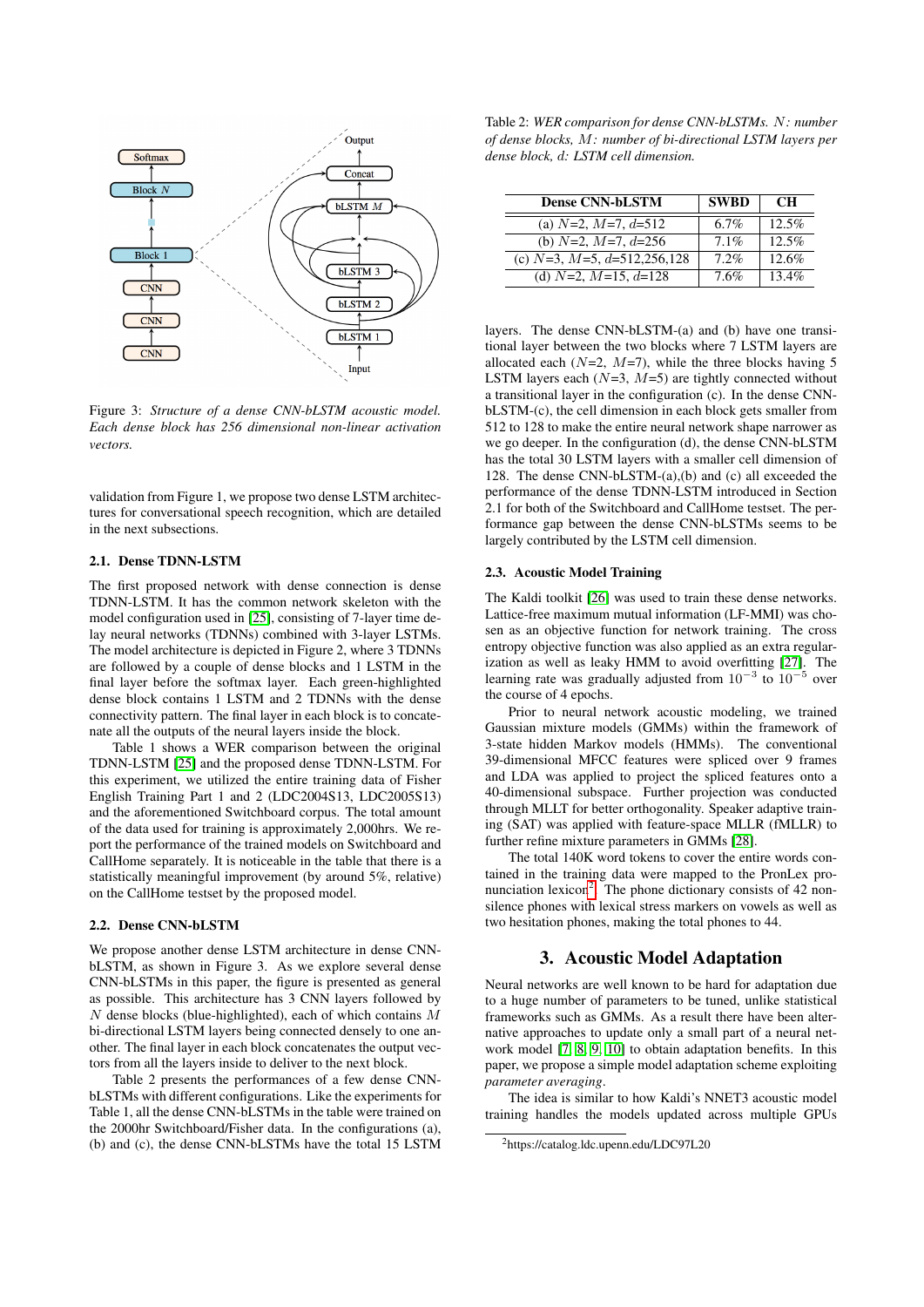Table 3: *Acoustic model adaptation results in WER. Before parameter averaging. The configuration indexes (a), (b) and (c) for the dense CNN-bLSTMs are inherited from Table 2.*

| <b>Dense Model</b> | <b>SWBD</b>               | <b>CH</b>                   |
|--------------------|---------------------------|-----------------------------|
| <b>TDNN-LSTM</b>   | $7.3\% \rightarrow 7.7\%$ | $13.0\% \rightarrow 12.2\%$ |
| $CNN-bLSTM-(a)$    | $6.7\% \rightarrow 7.3\%$ | $12.5\% \rightarrow 12.2\%$ |
| $CNN-bLSTM-(b)$    | $7.1\% \rightarrow 7.5\%$ | $12.5\% \rightarrow 12.1\%$ |
| $CNN-bLSTM-(c)$    | $7.2\% \rightarrow 7.9\%$ | $12.6\% \rightarrow 12.2\%$ |

Table 4: *Acoustic model adaptation results in WER. After parameter averaging. The configuration indexes (a), (b) and (c) for the dense CNN-bLSTMs are inherited from Table 2.*

| <b>Dense Model</b> | <b>SWBD</b>               | <b>CH</b>                   |
|--------------------|---------------------------|-----------------------------|
| <b>TDNN-LSTM</b>   | $7.7\% \rightarrow 7.2\%$ | $12.2\% \rightarrow 12.1\%$ |
| $CNN-bLSTM-(a)$    | $7.3\% \rightarrow 6.9\%$ | $12.2\% \rightarrow 12.0\%$ |
| $CNN-bLSTM-(b)$    | $7.5\% \rightarrow 7.1\%$ | $12.1\% \rightarrow 11.9\%$ |
| $CNN-bLSTM-(c)$    | $7.9\% \rightarrow 7.2\%$ | $12.2\% \rightarrow 12.1\%$ |

throughout iterations [\[29\]](#page-7-1). Kaldi's NNET3 training strategy lets each GPU do stochastic gradient descent (SGD) separately with different randomized subsets of a training data and, after processing a fixed number of samples, averages the parameters of the models across all the jobs and re-distribute the result to each GPU. We borrow this concept of parameter averaging to average the parameters of a seed neural network model and its adapted version.

In order to update a seed model with adaptation data before parameter averaging, we applied the same training technique in Section 2.3 with the LF-MMI objective function, but with no cross entropy objective. The learning rate was set to be gradually decreased from  $10^{-5}$  to  $10^{-7}$  over the course of 4 epochs.

We took an advantage of the CallHome American English Speech corpus (LDC97S42) for our experiments on acoustic model adaptation. According to the 2000 Hub5 Evaluation result report by NIST [\[30\]](#page-7-2), this corpus was listed as one of publicly available training materials. We only used a training portion of the corpus which contains 80 telephone conversations between native English speakers of around 13 speech hours. There is no overlap in data itself as well as speaker between this adaptation data and the CallHome portion of the NIST 2000 Hub5 English evaluation set<sup>[3](#page-3-0)</sup>, but it is expected for adapted models to perform better than before adaptation, at least against the CallHome testset.

Tables 3 and 4 show the experimental results from the proposed model adaptation scheme, with and without parameter averaging. We tested the four dense LSTM models discussed in the previous section. Table 3 specifically presents the WERs from the updated models before parameter averaging. Although there exists a consistent improvement for the CallHome testset across the updated dense LSTM models, the performance against the Switchboard testset is all degraded. This indicates that the models updated with the adaptation data

from the CallHome corpus have the parameters shifted toward CallHome-specific regions in a parameter space, but farther from a Switchboard-specific domain. The proposed parameter averaging method is shown in Table 4 to balance out the biases in the updated models. It seems to pull the Switchboard WERs back to the range before the model adaptation while preserving the benefit for the CallHome side. For the dense TDNN-LSTM and the dense CNN-bLSTM-(a), the slight changes in the SWBD WER are observed (7.3%  $\rightarrow$  7.2% & 6.7%  $\rightarrow$  6.9%) from the proposed model adaptation scheme. The overall improvement for the CallHome testset across the updated models is approximately 5% (relative).

### 4. System Descriptions

### 4.1. Other Acoustic Models

To achieve the state-of-the-art performance on the NIST 2000 Hub5 English evaluation set, we trained 4 more acoustic models in CNN-bLSTMs across three different phonesets in addition to the aforementioned dense LSTM models. With more systems with various configurations from acoustic and lexical perspectives, we could obtain a better performance when combining such systems.

For phoneset diversity, we exploited two more phonesets  $(CMU<sup>4</sup>$  $(CMU<sup>4</sup>$  $(CMU<sup>4</sup>$  and  $MSU<sup>5</sup>$  $MSU<sup>5</sup>$  $MSU<sup>5</sup>$ ) in addition to PronLex mentioned in Section 2.3. The CMU phoneset consists of 39 phones with three lexical stress markers. The MSU phoneset has 36 phones with no stress distinctions. For these three phonesets (CMU, MSU, PronLex), we trained CNN-bLSTMs with 3 CNN layers and 7 bLSTM layers, respectively. Different trees were formed for the 3 CNN-bLSTMs during the training stage, which could provide diversity to a combined system later. We also applied a different hesitation modeling for these CNN-bLSTMs from the dense LSTM models in Section 2. We used 11 distinct hesitation phones to better distinguish some hesitation utterances, such as 'uh-huh' and 'um-hum', instead of 2 hesitation phones in the dense LSTM models.

On top of those 3 CNN-bLSTM models with the 11 hesitation phones across the three phonesets, we built another PronLex-based CNN-bLSTM with 2 hesitations, totaling our individual acoustic model lineup to 8 (4 CNN-bLSTMs and 4 dense LSTM models) shown in Table 5.

For all the CNN-bLSTMs, log-mel cepstra were fed into the three convolutional layers and a  $3\times3$  kernel was applied with the filter size of 32 throughout the layers. The filtered signals were then passed to the 7-layer bLSTMs with the cell dimension of 1,024 after being appended with 100-dimensional i-vectors. Each neural network layer is followed by non-linear ReLU activation.

### 4.2. Language Models

The 4-gram language model (LM) was trained with the open-source library of SRILM [\[31\]](#page-7-3) on a combination of publicly available data, including Fisher English Training Part 1 and 2 (LDC2004T19, LDC2005T19), Switchboard-1 Release 2 (LDC97S62), CallHome American English Speech (LDC97T14), Switchboard Cellular Part 1 (LDC2001T14), TED-LIUM [\[32\]](#page-7-4), British Academic Spoken English (BASE) [\[33\]](#page-7-5), Michigan Corpus of American Spoken English (MICASE)

<span id="page-3-0"></span><sup>3</sup>Unlike CallHome, it was reported in [\[30\]](#page-7-2) that 36 out of 40 speakers in the Switchboard portion of the NIST 2000 Hub5 English evaluation set appeared in the conversations of the Switchboard corpora available for training. However, it was also reported that this would have a limited effect in terms of enhancing performance.

<span id="page-3-2"></span><span id="page-3-1"></span><sup>4</sup>http://svn.code.sf.net/p/cmusphinx/code/trunk/cmudict <sup>5</sup>http://www.isip.piconepress.com/projects/switchboard/r eleases/sw-ms98-dict.text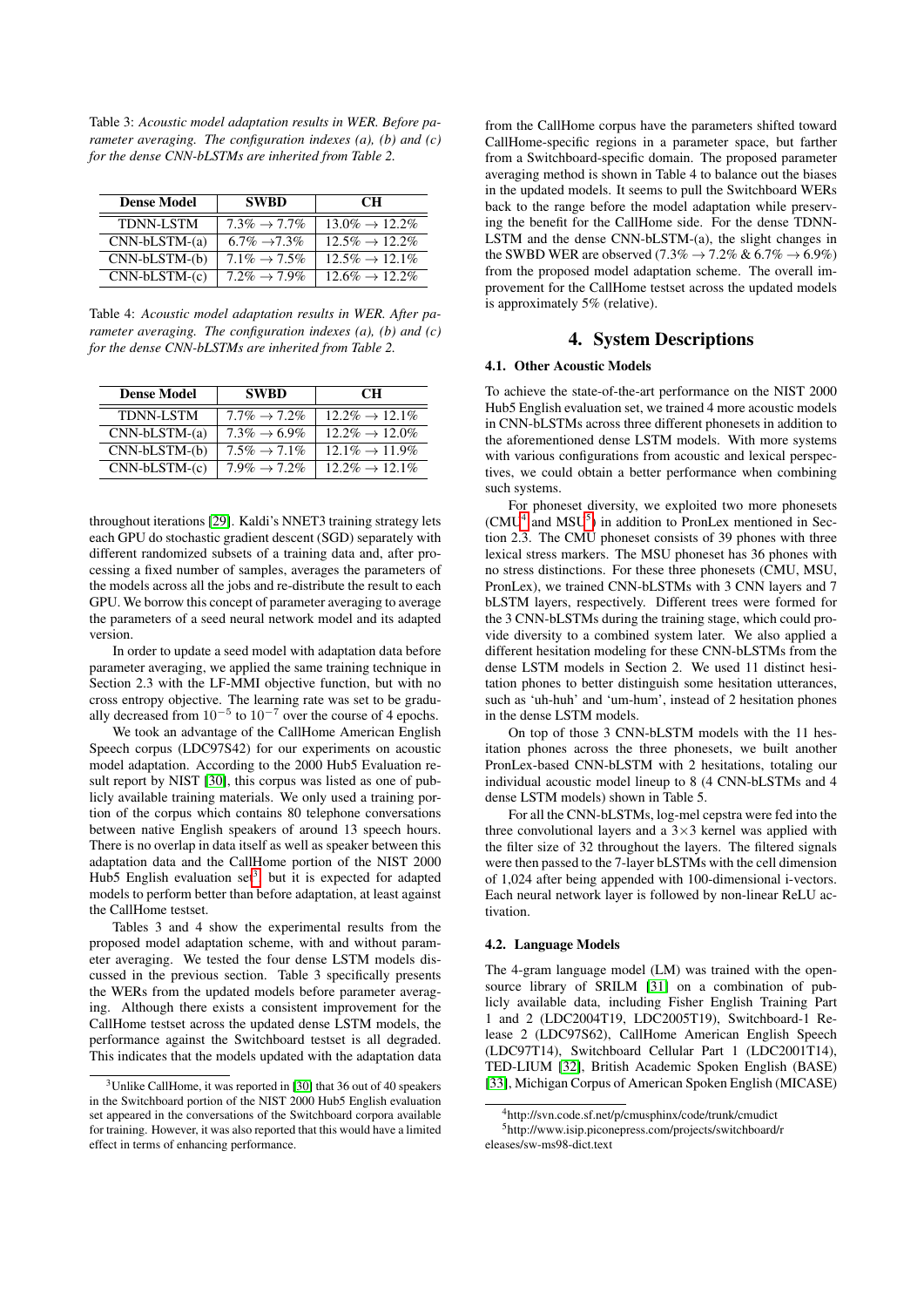Table 5: *Experimental evaluation in WER for the 8 individual systems and their combinations. The configuration indexes (a), (b) and (c) for the dense CNN-bLSTMs are inherited from Table 2.* d*: LSTM cell dimension.*

| <b>Acoustic Model</b>     | d.          | <b>Phoneset</b> | <b>HES</b> | <b>SWBD</b> |            | <b>CH</b> |            |
|---------------------------|-------------|-----------------|------------|-------------|------------|-----------|------------|
|                           |             |                 |            | $N$ -gram   | <b>RNN</b> | $N$ -gram | <b>RNN</b> |
| CNN-bLSTM                 | 1.024       | <b>CMU</b>      | 11         | 6.8%        | 5.9%       | 11.5%     | $10.7\%$   |
| CNN-bLSTM                 | 1.024       | <b>MSU</b>      | 11         | $6.8\%$     | 5.9%       | 11.3%     | $10.5\%$   |
| CNN-bLSTM                 | 1.024       | PronLex         | 11         | $6.7\%$     | 5.8%       | 11.6%     | $10.7\%$   |
| CNN-bLSTM                 | 1.024       | PronLex         | 2          | $6.4\%$     | $5.6\%$    | $11.4\%$  | $10.7\%$   |
| Dense CNN-bLSTM-(a)       | 512         | PronLex         | 2          | $6.9\%$     | $6.0\%$    | $12.0\%$  | $11.5\%$   |
| Dense CNN-bLSTM-(b)       | 256         | PronLex         | 2          | 7.1%        | $6.1\%$    | 11.9%     | 11.1%      |
| Dense CNN-bLSTM-(c)       | 512,256,128 | PronLex         | 2          | 7.2%        | $6.1\%$    | $12.1\%$  | 11.2%      |
| Dense TDNN-LSTM           | 1.024       | PronLex         | 2          | 7.2%        | $6.1\%$    | $12.1\%$  | 11.0%      |
| 4 CNN-bLSTMs Combined     |             |                 |            |             | $5.2\%$    |           | 9.5%       |
| 4 Dense LSTMs Combined    |             |                 |            |             | $5.1\%$    |           | 9.6%       |
| <b>System Combination</b> |             |                 |            |             | $5.0\%$    |           | $9.1\%$    |

[\[34\]](#page-7-6) and English Gigaword (LDC2003T05). We used this LM for the 2nd-pass LM rescoring. For the 1st pass decoding, we pruned the trained 4-gram LM with the pruning thresholds of 1.0e-8, 1.0e-7, and 1.0e-6 for bigrams, trigrams, and 4-grams, respectively.

The RNN LM built with the CUED-RNNLM tookit [\[35\]](#page-7-7) was trained on a subset of the aforementioned text data, consisting of only Fisher, Switchboard and CallHome with 2M sentences and 24M word tokens. We used variance regularization [\[36\]](#page-7-8) as the optimization criterion of the objective function for the RNN LM with 1,000 nodes in each of two hidden layers. We trained two separate RNN LMs as we used the two different hesitation modeling approaches in 11 hesitations versus 2 hesitations, which resulted in differently normalized transcripts for model training. These RNN LMs across the different hesitation modeling approaches are also expected to provide a different level of diversity when combining the systems.

### 4.3. System Combination

In order to combine the systems, we applied a lattice combination that conducts a union of lattices from individual systems and searches the best path from the extended lattices using minimum Bayes risk decoding [\[37\]](#page-7-9). Due to the different mix ups across the systems in terms of hesitation modeling and phoneset, we had to relabel the word list of each individual system before the lattice combination. The combination weights were found through a hyper-parameter optimization algorithm, called a tree-structured Parzen estimator [\[38\]](#page-7-10), using a held-out development set.

### 5. Experimental Results

We evaluated the performance of the total 8 individual systems in 4 CNN-bLSTMs, 3 dense CNN-bLSTMs and 1 dense TDNN-LSTM across the three different phonesets against the Switchboard and CallHome testset of the NIST 2000 Hub5 English evaluation set. The performance in terms of WER, before and after RNN LM rescoring, is shown in Table 5.

Among the acoustic models, the PronLex-based CNNbLSTM with 2 hesitation phones outperformed the other models, marking 5.6% for Switchboard, while the MSU-based CNN-bLSTM with 11 hesitation phones reached the lowest 10.5% for CallHome. These two numbers are the best reported

WERs achieved by any single system so far in the industry. The CNN-bLSTM models obtained WERs 0.1%-0.5% (absolute) for Switchboard and 0.4%-1.0% (absolute) for CallHome lower than the dense acoustic models. Having 2 hesitations when using the PronLex phoneset appears to be a better choice to improve the robustness of the CNN-bLSTM model, but we didn't have the same pattern for the other phonesets in CMU and MSU (WERs not reported in the table). We observe that RNN LM rescoring provides consistent improvement in all the cases with absolute improvements between 0.5% and 1.1%, and a maximum reduction in WER of up to 8% relative in the case of the dense TDNN-LSTM model on Switchboard (from 7.2% to  $6.1\%$ ).

As briefly mentioned in Section 2.2, the cell dimension of LSTMs turns out to be a dominating factor to decide how the models perform. It is noticeable that any CNN-bLSTM model with the cell dimension of 1,024 has lower WER than any dense model with lesser cell dimension. Even the dense TDNN-LSTM model with uni-directional LSTMs offers lower WERs than some of the dense CNN-bLSTMs with bi-directional LSTMs (although the gaps are not huge), which can also be explained by the larger cell dimension of 1,024 in the dense TDNN-LSTM as compared to a maximum of 512 in the dense CNN-bLSTMs.

The proposed dense LSTMs significantly contributed to system combination. By comparing the WERs of the 4 CNNbLSTMs combined and that of the 8 systems including the 4 dense networks, the improvements resulted from the dense networks are shown to be approximately 5% across the testsets. In contrast of dense and non-dense networks in a system combination perspective, the proposed dense models achieved similar performances for Switchboard and CallHome with the combined CNN-bLSTMs (5.1% vs 5.2% for Switchboard & 9.6% vs 9.5% for CallHome).

We achieved the same results from the 8 system combination (5.0% for Switchboard and 9.1% for CallHome, both of which are the best performances reported thus far) when we combined the 3 CNN-bLSTMs with CMU, MSU and PronLex (with 2 hesitation phones), dense CNN-bLSTM-(b) and dense TDNN-LSTM. The results are summarized in Table 6 with the additional evaluation results from the two data sets in RT-02 and RT-03 $<sup>6</sup>$  $<sup>6</sup>$  $<sup>6</sup>$ , expecting them to offer a diverse view of our systems.</sup>

<span id="page-4-0"></span><sup>6</sup>RT-02 and RT-03 are another evaluation sets provided by LDC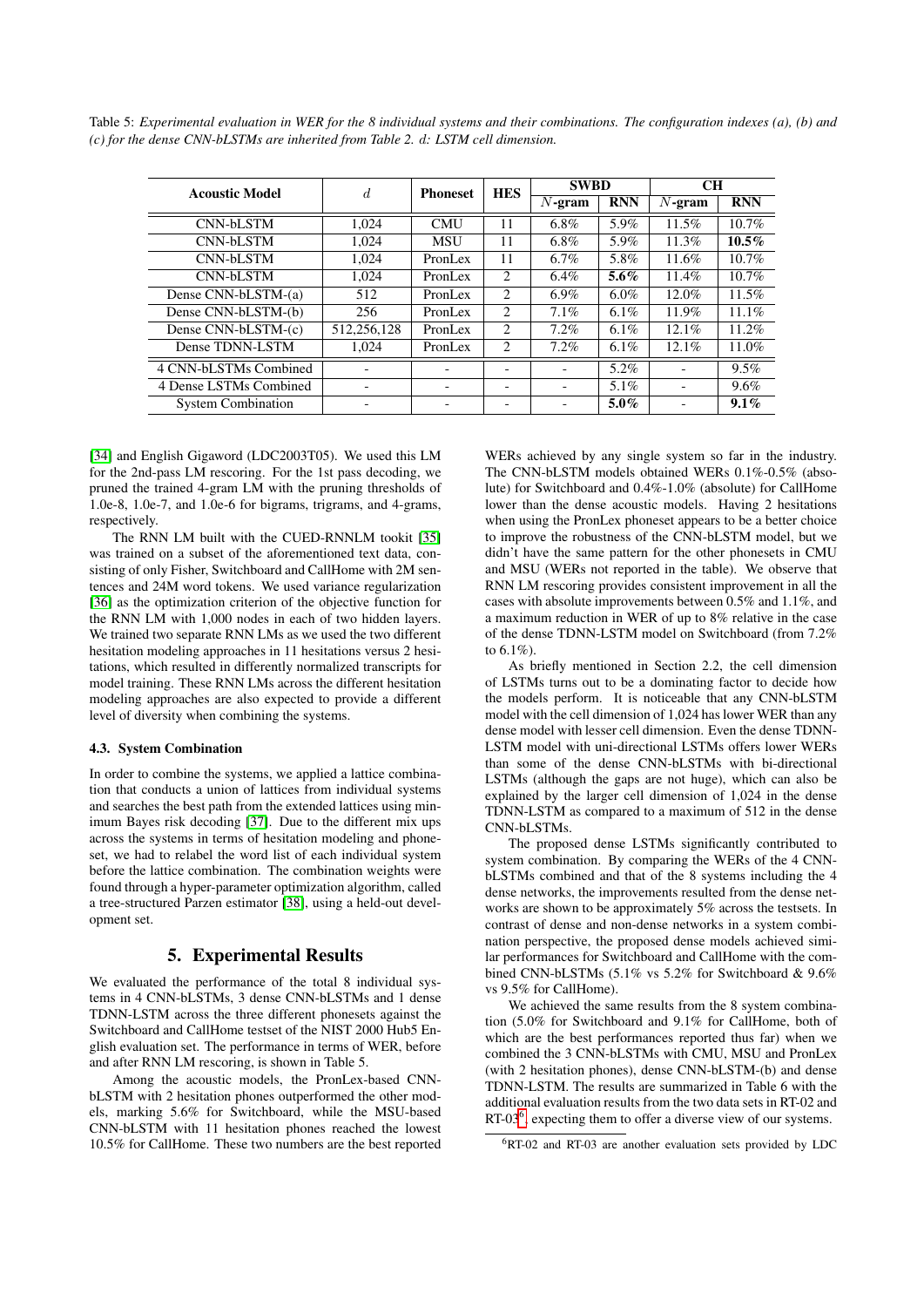| <b>Acoustic Model</b> |                          | <b>SWBD</b>              |            | <b>CH</b>                |            | <b>RT-02</b> |            | <b>RT-03</b>   |            |
|-----------------------|--------------------------|--------------------------|------------|--------------------------|------------|--------------|------------|----------------|------------|
|                       | d                        | $N$ -gram                | <b>RNN</b> | $N$ -gram                | <b>RNN</b> | $N$ -gram    | <b>RNN</b> | $N$ -gram      | <b>RNN</b> |
| CNN-bLSTM (CMU)       | 1.024                    | $6.8\%$                  | 5.9%       | 11.5%                    | $10.7\%$   | 10.4%        | $9.2\%$    | 9.9%           | $9.0\%$    |
| CNN-bLSTM (MSU)       | 1.024                    | $6.8\%$                  | 5.9%       | 11.3%                    | $10.5\%$   | $10.0\%$     | 9.1%       | $9.7\%$        | 8.9%       |
| CNN-bLSTM (PronLex)   | 1.024                    | $6.4\%$                  | 5.6%       | 11.4%                    | $10.7\%$   | $9.9\%$      | $9.0\%$    | 9.8%           | 9.1%       |
| Dense CNN-bLSTM-(b)   | 256                      | $7.1\%$                  | $6.1\%$    | 11.9%                    | 11.1%      | $10.5\%$     | $9.6\%$    | $10.3\%$       | $9.5\%$    |
| Dense TDNN-LSTM       | 1.024                    | $7.2\%$                  | $6.1\%$    | 12.1%                    | 11.0%      | $10.7\%$     | 9.5%       | $10.5\%$       | 9.5%       |
| 3 CNN-bLSTMs Combined | -                        |                          | $5.1\%$    |                          | $9.7\%$    |              | 8.2%       | $\overline{a}$ | 8.5%       |
| 5 System Combination  | $\overline{\phantom{0}}$ | $\overline{\phantom{0}}$ | $5.0\%$    | $\overline{\phantom{0}}$ | $9.1\%$    | -            | $8.1\%$    | -              | $8.0\%$    |

Table 6: *Experimental evaluation in WER for the 5 individual systems and their combinations.* d *is the dimension of LSTM cells.*

# 6. Experimental Results in Non-Telephony Environments

To see how well our approach can be generalized to nontelephony environments, we have trained separate systems using the TED-LIUM release 2 [\[39,](#page-7-11) [40\]](#page-7-12) and LibriSpeech [\[41\]](#page-7-13) data. The TED-LIUM release 2 corpus consists of 212 hours of training data, a development set (1.6 hours) and a test set (2.6 hours). LibriSpeech is a 960-hour open-sourced corpus derived from read audio books, which are manually segmented and transcribed. There are 2 development sets: dev-clean (5.5 hours) and dev-other (5.1 hours), and two evaluation sets: testclean (5.5 hours) and test-other (5.4 hours). We trained the total 8 systems across two different trees (4 systems each for a 2-state and 3-state tree) for each corpus using the training portion to evaluate against both of the dev and test data. The acoustic models trained are TDNN, TDNN-LSTM, dense TDNN-LSTM and CNN-bLSTM. The PronLex phoneset and the 2 hesitation modeling approach were exploited for all the models. The TDNN architecture has the same number of TDNN layers in the trained TDNN-LSTM models, but with no LSTM layers or dense connection. The CNN-bLSTM architecture is the same with the best performing CNN-bLSTM model in Tables 5 and 6 for the Switchboard and CallHome experiments. For the LM training (both N-grams and RNN-LMs), we used all the texts available in the same training portion used for the acoustic model training.

Tables 7 and 8 show the evaluation results on the two nontelephony corpora. From the tables, it is hard to tell how many states in trees would be desirable when training the neural network acoustic models, but using the different trees across the models is likely to provide diversity when the systems are combined as mentioned in Sections 4 and 5. We observe that the dense TDNN-LSTMs provide the best results for TED-LIUM in both dev and test while presenting the lowest WER against devclean in LibriSpeech. For the other cases, the CNN-bLSTMs dominated the other models with the marginal gaps. The combined results from the total 8 systems against the corresponding test portions for both TED-LIUM and LibriSpeech are the best WERs reported thus far for the corpora.

# 7. Conclusions

In this paper we have proposed several densely connected LSTM architectures, bringing the dense connectivity that was

successful for CNNs in image classification tasks to the LSTM framework for conversational speech recognition. This allowed LSTMs to have more direct connections between layers such that layer-wise vanishing gradient effect can be further alleviated even as more layers are stacked in a deep neural network model. Also we have introduced parameter averaging for acoustic model adaptation that averages the parameters of a seed neural network acoustic model and its adapted one, in order to balance out between domain adaptation and generalization. We have also shown a generalized performance improvement using the dense architectures for the non-telephony data sets like TED-LIUM and LibriSpeech with no corpus-specific tuning for the systems.

We note that in a comparison of the reported numbers of 5.1% and 9.9% from [\[5\]](#page-5-4) our combined system for the telephony tasks has made a significant improvement on the CallHome portion of the NIST 2000 Hub5 English evaluation set, mainly due to the acoustic model adaptation using the CallHome training data of approximately 13 hours of speech. This shows that domain specific data which has similar acoustics and lexical information would have direct impact on performance improvement. As discussed in [\[3\]](#page-5-2), even the best conversational speech recognition system could suffer from higher error rates when it is tested against real-world data with a number of unseen dynamics in data characteristics. To have systems more robust to unseen testing conditions, given limited resources of audio data and the corresponding reference transcripts, unsupervised learning that can continuously improve the recognition coverage of a given speech recognition system would be required. In addition, various testing materials beyond the NIST 2000 Hub5 English evaluation set or RTs would be able to provide deeper insights on how systems could be generalized against real-world data.

# 8. References

- <span id="page-5-0"></span>[1] W. Xiong, J. Droppo, X. Huang, F. Seide, M. Seltzer, and A. Stolcke, "Achieving human parity in conversational speech recognition," in *MSR-TR-2016-71*, 2016.
- <span id="page-5-1"></span>[2] G. Saon, G. Kurata, T. Sercu, K. Audhkhasi, S. Thomas, D. Dimitriadis, X. Cui, B. Ramabhadran, M. Picheny, L. Lim, B. Roomi, and P. Hall, "English conversational telephone speech recognition by humans and machines," in *Proc of INTERSPEECH 2017*, 2017, pp. 132–136.
- <span id="page-5-2"></span>[3] K. J. Han, S. Hahm, B. Kim, J. Kim, and I. Lane, "Deep learningbased telephony speech recognition in the wild," in *Proc of IN-TERSPEECH 2017*, 2017, pp. 1323–1327.
- <span id="page-5-3"></span>[4] W. Xiong, L. Wu, F. Alleva, J. Droppo, X. Huang, and A. Stolcke, "The Microsoft 2017 conversational speech recognition system," in *MSR-TR-2017-39*, 2017.
- <span id="page-5-4"></span>[5] G. Kurata, B. Ramabhadran, G. Saon, and A. Sethy, "Language modeling with highway LSTM," in *Proc of ASRU 2017*, 2017.

from the past Rich Transcription evaluations with telephone conversations, publicly available in LDC2004S11 and LDC2007S10, respectively. They are exclusive with the NIST 2000 Hub5 English evaluation set, but some portions come from the Switchboard data collection projects.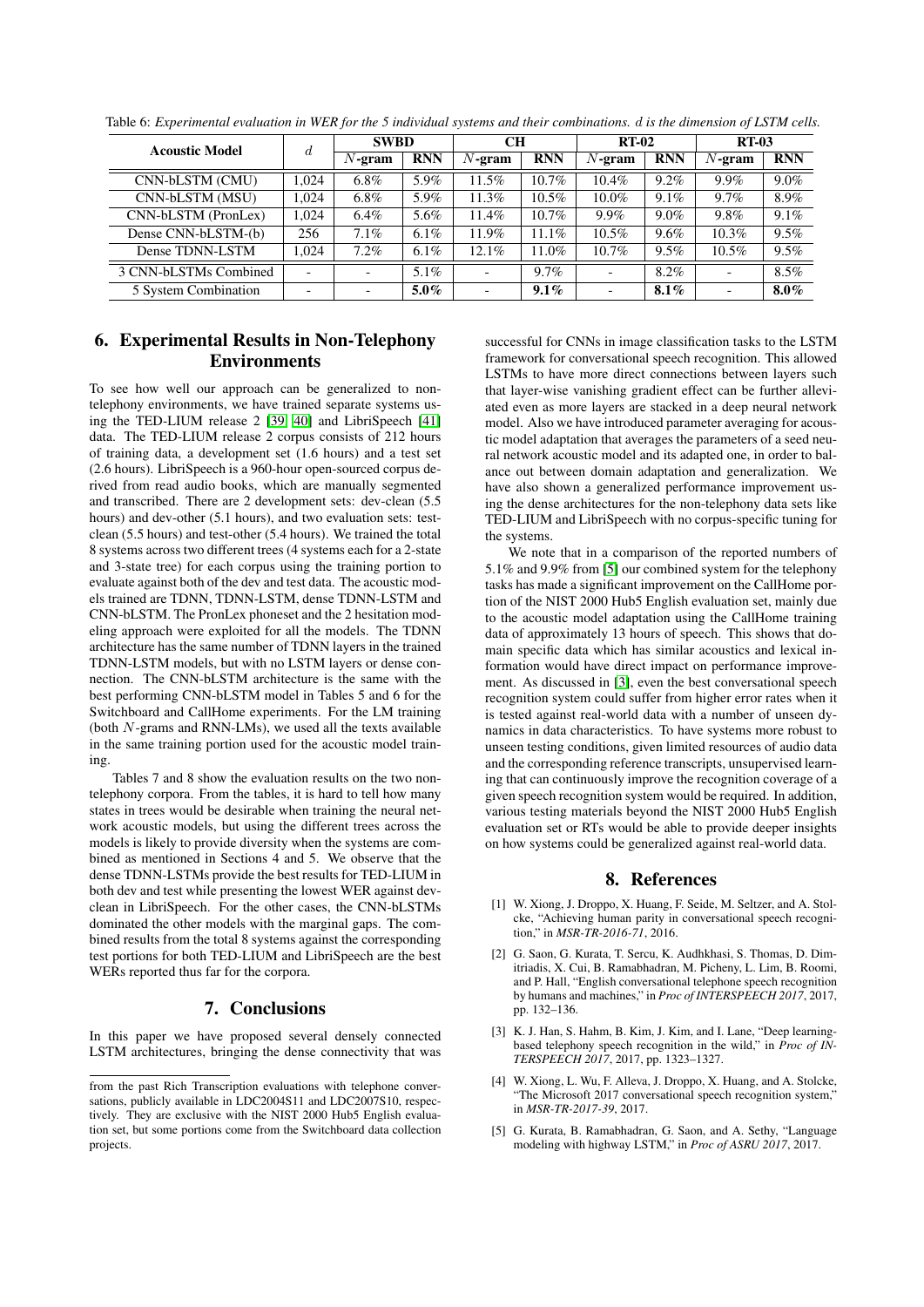| <b>Acoustic Model</b> | Dev       |            | <b>Test</b> |            |  |
|-----------------------|-----------|------------|-------------|------------|--|
|                       | $N$ -gram | <b>RNN</b> | $N$ -gram   | <b>RNN</b> |  |
| TDNN(2)               | 8.2%      | 7.8%       | $8.5\%$     | $7.8\%$    |  |
| TDNN-LSTM (2)         | 7.8%      | $7.6\%$    | $8.5\%$     | 8.1%       |  |
| $CNN-bLSTM(2)$        | $8.0\%$   | $7.7\%$    | 8.3%        | $7.9\%$    |  |
| Dense TDNN-LSTM (2)   | $7.9\%$   | $7.5\%$    | 8.2%        | $7.6\%$    |  |
| TDNN $(3)$            | $8.5\%$   | 8.1%       | $9.0\%$     | 8.3%       |  |
| TDNN-LSTM (3)         | 7.8%      | $7.5\%$    | 8.3%        | 7.9%       |  |
| $CNN-bLSTM(3)$        | $7.8\%$   | $7.4\%$    | 8.0%        | $7.6\%$    |  |
| Dense TDNN-LSTM (3)   | 7.6%      | $7.1\%$    | 8.1%        | 7.7%       |  |

Table 7: *Experimental evaluation in WER for the 8 individual systems trained on TED-LIUM release 2 and their combinations. The numbers in the parentheses indicate the 2-state or 3-state trees used in the neural network acoustic model training.*

Table 8: *Experimental evaluation in WER for the 8 individual systems trained on LibriSpeech and their combinations. The numbers in the parentheses indicate the 2-state or 3-state trees used in the neural network acoustic model training.*

System combination  $\overline{\hspace{1.5cm}6.2\%}$  -  $\overline{\hspace{1.5cm}6.5\%}$ 

|                       |              |            | Dev       |            | <b>Test</b>  |            |              |            |  |
|-----------------------|--------------|------------|-----------|------------|--------------|------------|--------------|------------|--|
| <b>Acoustic Model</b> | <b>Clean</b> |            | Other     |            | <b>Clean</b> |            | <b>Other</b> |            |  |
|                       | $N$ -gram    | <b>RNN</b> | $N$ -gram | <b>RNN</b> | $N$ -gram    | <b>RNN</b> | $N$ -gram    | <b>RNN</b> |  |
| TDNN(2)               | 3.88%        | $3.51\%$   | $10.09\%$ | $9.55\%$   | $4.31\%$     | $4.07\%$   | $10.61\%$    | 10.12%     |  |
| TDNN-LSTM (2)         | 3.46%        | 3.17%      | $9.90\%$  | $9.68\%$   | 3.80%        | $3.63\%$   | 9.98%        | 9.46%      |  |
| $CNN-bLSTM(2)$        | $3.21\%$     | 3.08%      | 9.24%     | 8.92%      | 3.78%        | $3.67\%$   | $9.54\%$     | 9.21%      |  |
| Dense TDNN-LSTM (2)   | $3.26\%$     | $3.02\%$   | 9.91%     | 8.78%      | $3.74\%$     | $3.56\%$   | 9.24%        | 8.72%      |  |
| TDNN(3)               | 3.96%        | $3.62\%$   | $10.29\%$ | 9.64%      | 4.34%        | 4.08%      | $10.67\%$    | $10.09\%$  |  |
| TDNN-LSTM (3)         | 3.43%        | 3.19%      | $9.20\%$  | 8.59%      | 3.83%        | $3.63\%$   | $9.33\%$     | 8.90%      |  |
| $CNN-bLSTM(3)$        | $3.35\%$     | 3.12%      | 8.78%     | $8.28\%$   | $3.63\%$     | $3.51\%$   | 8.94%        | 8.58%      |  |
| Dense TDNN-LSTM (3)   | $3.39\%$     | 3.06%      | 9.10%     | 8.57%      | $3.95\%$     | $3.65\%$   | 9.40%        | 8.79%      |  |
| System combination    |              | $2.68\%$   |           | $7.56\%$   |              | $3.19\%$   |              | $7.64\%$   |  |

- <span id="page-6-0"></span>[6] A. Stolcke and J. Droppo, "Comparing human and machine errors in conversational speech transcription," in *Proc of INTER-SPEECH 2017*, 2017, pp. 137–141.
- <span id="page-6-1"></span>[7] B. Li and K. C. Sim, "Comparison of discriminative input and output transformations for speaker adaptation in the hybrid NN/HMM systems," in *Proc of INTERSPEECH 2010*, 2010.
- <span id="page-6-2"></span>[8] H. Liao, "Speaker adaptation of context dependent deep neural networks," in *Acoustics, Speech and Signal Processing (ICASSP), 2013 IEEE International Conference on*. IEEE, 2013, pp. 7947– 7951.
- <span id="page-6-3"></span>[9] I. Himawan, P. Motlicek, M. F. Font, and S. Madikeri, "Towards utterance-based neural network adaptation in acoustic modeling," in *Proc of ASRU 2015*. IEEE, 2015, pp. 289–295.
- <span id="page-6-4"></span>[10] L. Lu, "Sequence training and adaptation of highway deep neural networks," in *Spoken Language Technology Workshop (SLT), 2016 IEEE*. IEEE, 2016, pp. 461–466.
- <span id="page-6-5"></span>[11] N. Dehak, P. Kenny, R. Dehak, P. Dumouchel, and P. Ouellet, "Front-end factor analysis for speaker verification," *IEEE Trans. Audio, Speech and Lang. Process.*, vol. 19, no. 4, pp. 788–797, 2011.
- <span id="page-6-6"></span>[12] G. Saon, H. Soltau, D. Namahoo, and M. Picheny, "Speaker adaptation of neural network acoustic models using i-vectors," in *Proc of ASRU 2013*, 2013, pp. 55–59.
- <span id="page-6-7"></span>[13] V. Gupta, P. Kenny, P. Ouellet, and T. Stafylakis, "I-vector-based speaker adaptation of deep neural networks for French broadcast audio transcription," in *Proc of ICASSP 2014*, 2014, pp. 6334– 6338.
- <span id="page-6-8"></span>[14] Y. Miao, L. Jiang, H. Zhang, and F. Metze, "Towards speaker adaptive training of deep neural network acoustic models," in *Proc of INTERSPEECH 2014*, 2014.
- <span id="page-6-9"></span>[15] G. Huang, Z. Liu, K. Q. Weinberger, and L. van der Maaten, "Densely connected convolutional networks," in *arXiv:1608.06993*, 2016.
- <span id="page-6-10"></span>[16] K. He, X. Zhang, S. Ren, and J. Sun, "Deep residual learning for image recognition," in *Proc of CVPR 2016*, 2016, pp. 770–778.
- <span id="page-6-11"></span>[17] R. K. Srivastava, K. Greff, and J. Schmidhuber, "Training very deep networks," in *Proc of NIPS 2015*, 2015, pp. 2377–2385.
- <span id="page-6-12"></span>[18] ——, "Highway networks," in *Proc of ICML 2015*, 2015.
- <span id="page-6-13"></span>[19] Y. Zhang, G. Chen, D. Yu, K. Yao, S. Khudanpur, and J. Glass, "Highway long short-term memory RNNs for distant speech recognition," in *Proc of ICASSP 2016*, 2016, pp. 5755–5759.
- <span id="page-6-14"></span>[20] G. Pundak and T. Sainath, "Highway-LSTM and recurrent highway networks for speech recognition," in *Proc of INTERSPEECH 2017*, 2017.
- <span id="page-6-15"></span>[21] J. Kim, M. El-Khamy, and J. Lee, "Residual LSTM: Design of a deep recurrent architecture for distant speech recognition," in *Proc of INTERSPEECH 2017*, 2017.
- <span id="page-6-16"></span>[22] L. Huang, J. Sun, J. Xu, and Y. Yang, "An improved residual LSTM architecture for acoustic modeling," in *Proc of ICCCS 2017*, 2017.
- <span id="page-6-17"></span>[23] A. Krizhevsky and G. Hinton, "Learning multiple layers of features from tiny images," in *Tech Report*, 2009.
- <span id="page-6-18"></span>[24] S. Zagoruyko and N. Komodakis, "Wide residual networks," in *arXiv:1605.07146*, 2009.
- <span id="page-6-19"></span>[25] G. Cheng, V. Peddinti, D. Povey, V. Manohar, S. Khudanpur, and Y. Yan, "An exploration of dropout with LSTMs," in *Proc of IN-TERSPEECH 2017*, 2017.
- <span id="page-6-20"></span>[26] D. Povey, A. Ghoshal, G. Boulianne, L. Burget, O. Glembek, N. Goel, M. Hannemann, P. Motlicek, Y. Qian, P. Schwarz, J. Silovsky, G. Stemmer, and K. Vesely, "The Kaldi speech recognition toolkit," in *Proc of ASRU 2011*, 2011.
- <span id="page-6-21"></span>[27] D. Povey, V. Peddinti, G. Galvez, P. Ghahrmani, V. Manohar, X. Na, Y. Wang, and S. Khudanpur, "Purely sequence-trained neural networks for asr based on lattice-free MMI," in *Proc of INTER-SPEECH 2016*, 2016.